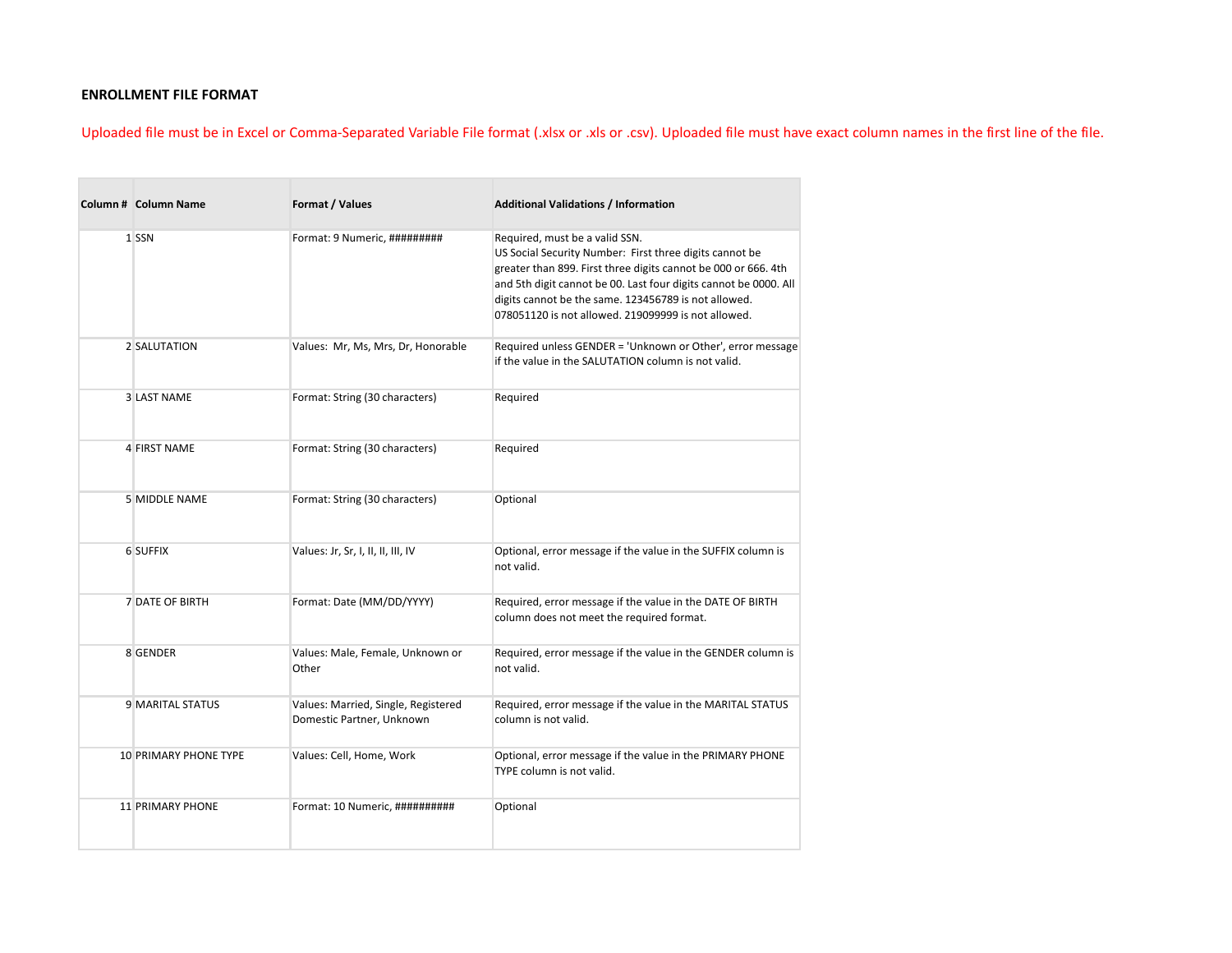| <b>12 PRIMARY PHONE EXT</b>             | Format: 7 Numeric, #######                                                        | Optional, error message if the value in the PRIMARY PHONE<br>EXT column is greater than seven characters.                                                              |  |  |  |  |
|-----------------------------------------|-----------------------------------------------------------------------------------|------------------------------------------------------------------------------------------------------------------------------------------------------------------------|--|--|--|--|
| 13 PRIMARY EMAIL                        | Format: String with a '@' symbol and a<br>period                                  | Optional, must be a valid email address format                                                                                                                         |  |  |  |  |
| <b>14 SECONDARY EMAIL</b>               | Format: String with a '@' symbol and a<br>period                                  | Optional, must be a valid email address format                                                                                                                         |  |  |  |  |
| 15 ADDRESS LINE 1                       | Format: String, 55 characters                                                     | Required if COUNTRY = 'USA'                                                                                                                                            |  |  |  |  |
| 16 ADDRESS LINE 2                       | Format: String, 55 Characters                                                     | Optional                                                                                                                                                               |  |  |  |  |
| 17 CITY                                 | Format: String, 28 characters                                                     | Required if COUNTRY = 'USA'                                                                                                                                            |  |  |  |  |
| 18 STATE                                | Format: String, 2 character valid state<br>code                                   | Required if COUNTRY = 'USA', error message if the state code<br>value in the STATE column is not valid                                                                 |  |  |  |  |
| 19 ZIP CODE                             | Format: 10 Characters, Format: ##### or Required if COUNTRY = 'USA'<br>#####-#### |                                                                                                                                                                        |  |  |  |  |
| 20 COUNTRY                              | Format: 3 character Country Code                                                  | Required, error message if the country code value in the<br>COUNTRY column is not valid.                                                                               |  |  |  |  |
| 21 INTERNATIONAL ADDRESS                | Format: String                                                                    | Required if COUNTRY is not 'USA'. Error message if a value<br>exists in the INTERNATIONAL ADDRESS column and the<br>corresponding value in the COUNTRY column = 'USA'. |  |  |  |  |
| 22 INTERNATIONAL PHONE<br><b>NUMBER</b> | Format: String                                                                    | Optional                                                                                                                                                               |  |  |  |  |
| 23 INTERNATIONAL PHONE EXT              | Format: Numeric, 7 characters                                                     | Optional                                                                                                                                                               |  |  |  |  |
| 24 EMPLOYER #                           | Format: 3 Numeric, ###                                                            | Required, error message if the value in the EMPLOYER #<br>column is not valid.                                                                                         |  |  |  |  |
| 25 ELIGIBLE                             | Values: 'Y' or 'N'                                                                | Error message if the value in the ELIGIBLE column is not 'Y' or<br>'N'.                                                                                                |  |  |  |  |
| <b>26 ENROLLMENT DATE</b>               | Format: Date (MM/DD/YYYY)                                                         | Required if ELIGIBLE = 'Y', error message if the value in the<br>ENROLLMENT DATE column does not meet the required<br>format.                                          |  |  |  |  |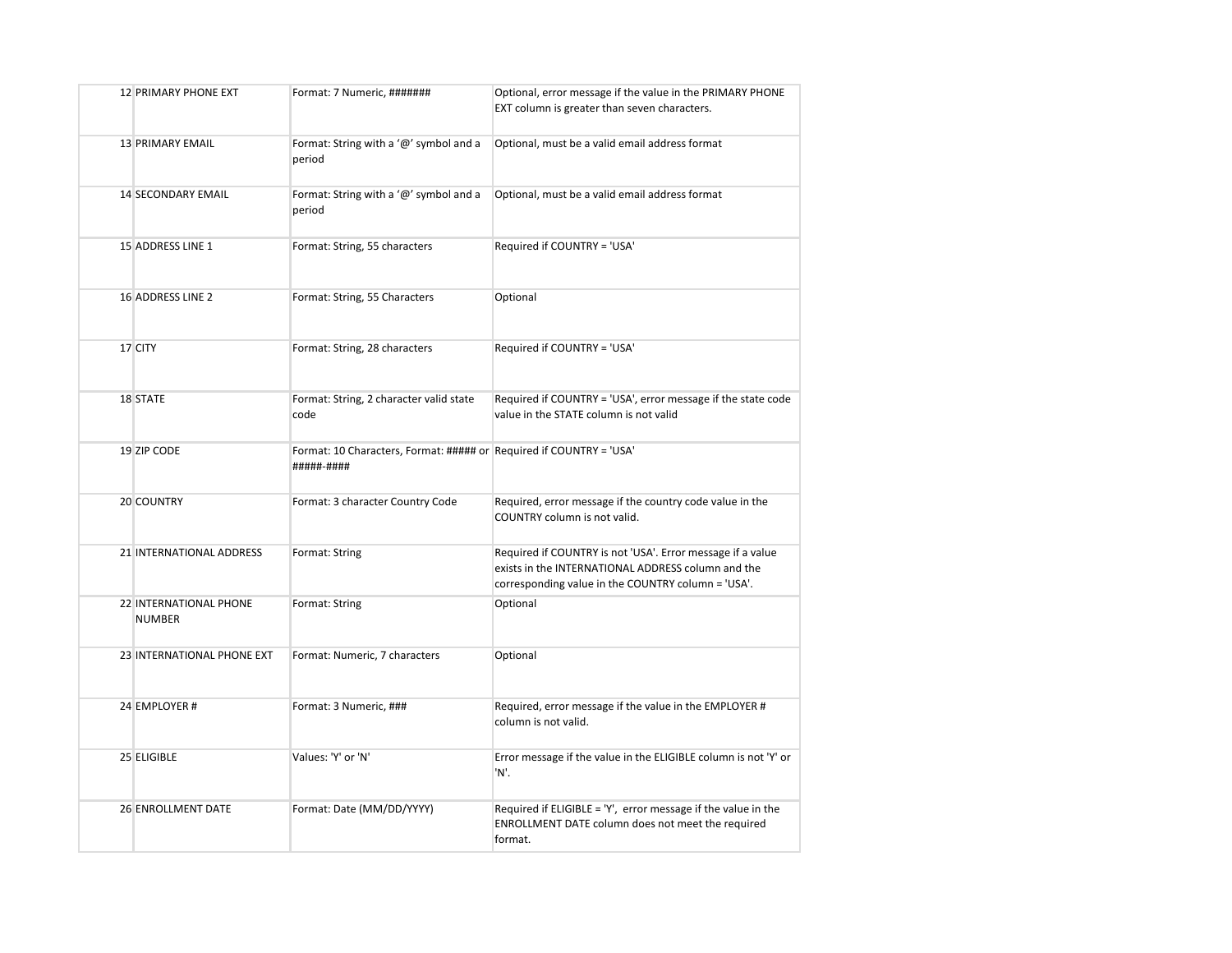| 27 RE-EMPLOYED RETIREE         | Values: 'Y' or 'N'                                                                                                                                                                                                                                    | Error message if the value in the RE-EMPLOYED RETIREE<br>column that is not 'Y' or 'N'.                                                                                                       |
|--------------------------------|-------------------------------------------------------------------------------------------------------------------------------------------------------------------------------------------------------------------------------------------------------|-----------------------------------------------------------------------------------------------------------------------------------------------------------------------------------------------|
| 28 EMPLOYMENT START DATE       | Format: Date (MM/DD/YYYY)                                                                                                                                                                                                                             | Required if Eligible = 'N', error message if the value in the<br><b>EMPLOYMENT START DATE column does not meet the</b><br>required format.                                                    |
| 29 EMPLOYMENT TYPE             | Values for Eligible Member: Regular,<br>MCCS, Other Elected, Police-Fire,<br><b>Volunteer Fire</b><br>Values for In-Eligible Member:<br>Temporary, Substitute Teacher,<br>Independent Contractor, Intermittent,<br>Ineligible Elected, Ineligible CLS | Required unless employer is LRS or JRS, error message if the<br>value in the EMPLOYMENT TYPE column is not valid.                                                                             |
| <b>30 FULL TIME EQUIVALENT</b> | Values: Full-Time, Part-Time, Job Share                                                                                                                                                                                                               | Required, error message if the value in the FULL TIME<br>EQUIVALENT column is not valid.                                                                                                      |
| <b>31 JOB SHARE PERCENTAGE</b> | Format: 3 Numeric, ###                                                                                                                                                                                                                                | Required if FULL TIME EQUIVALENT = 'Job Share', error<br>message if the value in the JOB SHARE PERCENTAGE column<br>does not meet the required format or is greater than three<br>characters. |
| 32 POSITION TYPE               | Format: Numeric, values 1-7, 1=12/12,<br>2=9/12, 3=9/9, 4=10/12, 5=10/10,<br>$6=11/12, 7=11/11$                                                                                                                                                       | Required if employer is a school, error message if the value in<br>the POSITION TYPE column is not valid. Error message if the<br>value in the POSITION TYPE column is greater than one       |
| <b>33 CONTR PLAN</b>           | Values: EES/ERS, ERPD                                                                                                                                                                                                                                 | Required if Eligible = 'Y', error message if the value in the<br>CONTR PLAN column is not valid.                                                                                              |
| 34 DEPARTMENT/LOCATION         | Valid Department or Location (agencies<br>provide department or location)                                                                                                                                                                             | Required if EMPLOYER # = 100 or 193, error message if the<br>department / location code value in the<br>DEPARTMENT/LOCATION column is not valid.                                              |
| 35 POSITION CODE               | Valid Position Code (agencies provide<br>position code)                                                                                                                                                                                               | Required if CLS = 'Y' or EMPLOYMENT TYPE = 'Police-Fire',<br>error message if the value in the POSITION CODE column is<br>not available in the system.                                        |
| <b>36 CONTRACT EMPLOYEE</b>    | Values: 'Y' or 'N'                                                                                                                                                                                                                                    | Error message if the value in the CONTRACT EMPLOYEE<br>column that is not 'Y' or 'N'.                                                                                                         |
| 37 CONTRACT START DATE         | Format: Date (MM/DD/YYYY)                                                                                                                                                                                                                             | Required if CONTRACT EMPLOYEE = 'Y', error message if the<br>value in the CONTRACT START DATE column does not meet<br>the required format.                                                    |
| <b>38 CLS</b>                  | Values: 'Y' or 'N'                                                                                                                                                                                                                                    | Error message if the value in the CLS column that is not 'Y' or<br>'N'.                                                                                                                       |
| <b>39 DUAL EMPLOYMENT</b>      | Values: 'Y' or 'N'                                                                                                                                                                                                                                    | Error message if the value in the DUAL EMPLOYMENT column<br>that is not 'Y' or 'N'.                                                                                                           |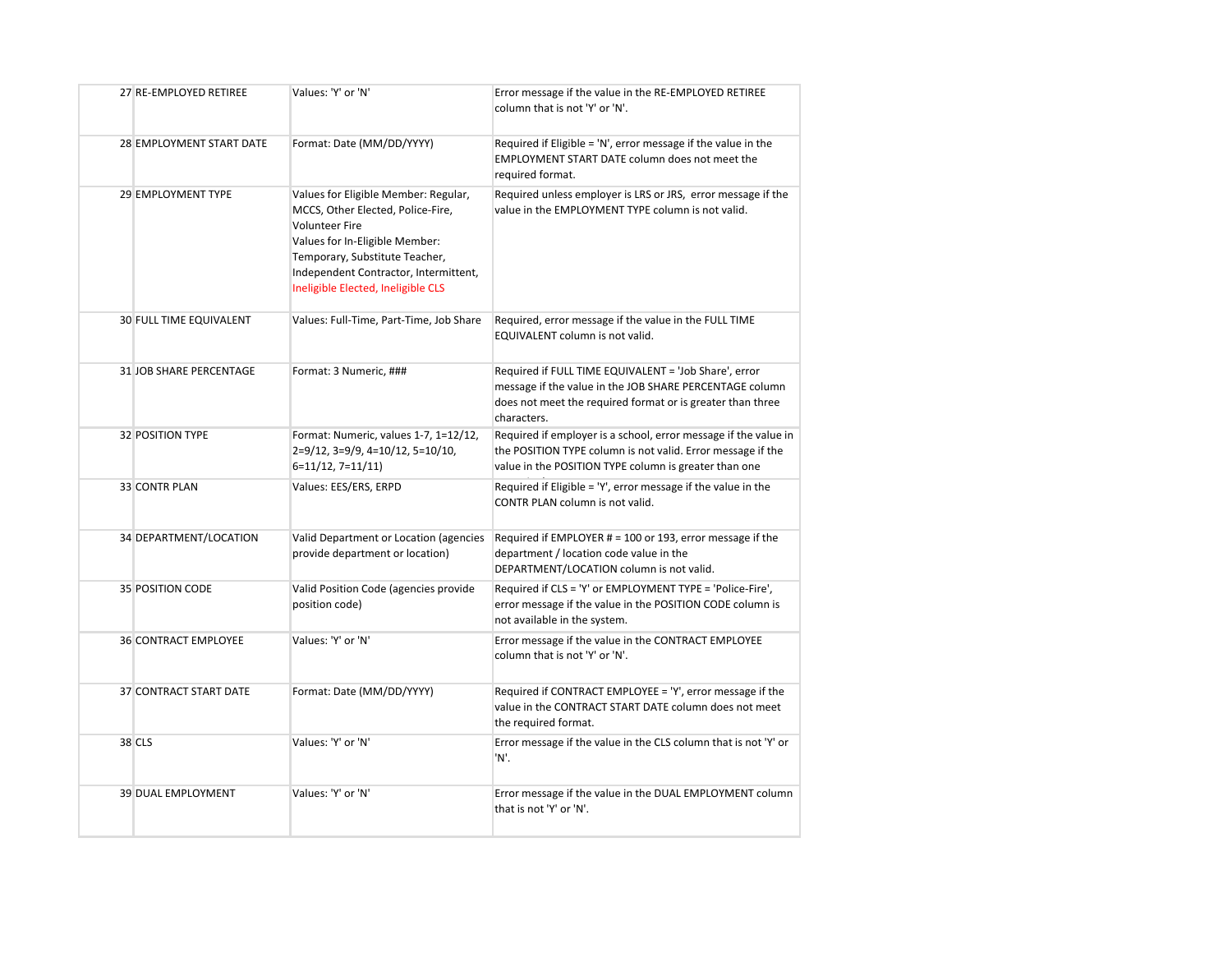| 40 DUAL EMPLOYER # | Valid Employer #, 3 numeric, ### | Required if DUAL EMPLOYMENT = 'Y', error message if the     |
|--------------------|----------------------------------|-------------------------------------------------------------|
|                    |                                  | employer number value in the DUAL EMPLOYER # column is      |
|                    |                                  | not valid. Error message if the Dual Employer number is the |
|                    |                                  | same as the Employer number.                                |